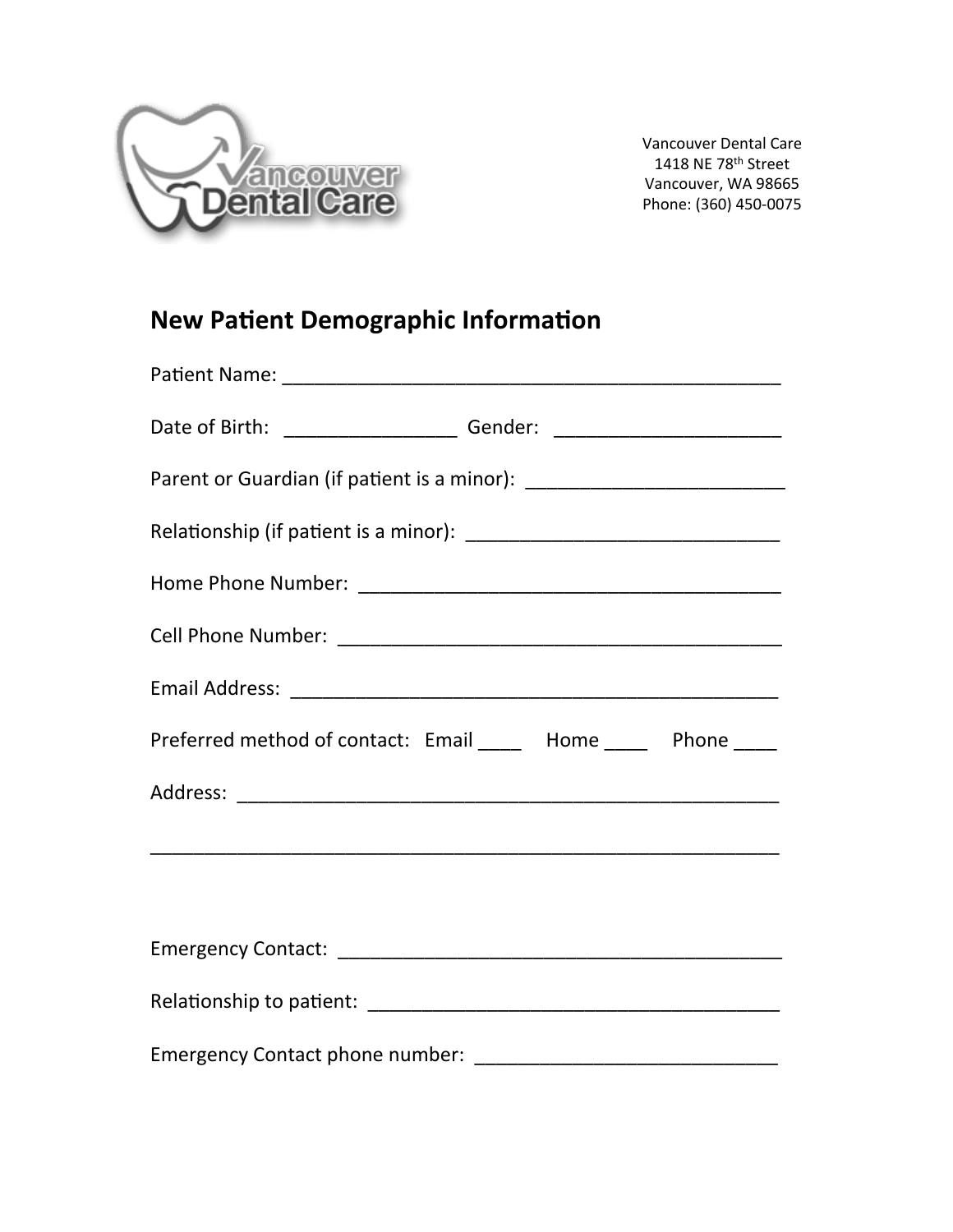

**Vancouver Dental Care** 1418 NE 78<sup>th</sup> Street Vancouver, WA 98665 Phone: (360) 450-0075

## **New Patient Health History Form**

|                                                            | Age: ________________________Date of Birth: __________________________________Sex: ___________________________ |   |              |              |              |
|------------------------------------------------------------|----------------------------------------------------------------------------------------------------------------|---|--------------|--------------|--------------|
|                                                            |                                                                                                                |   |              |              |              |
| Does patient have any health problems?                     |                                                                                                                | Υ | $\mathsf{N}$ |              |              |
|                                                            | Is patient under the care of a physician now?                                                                  | Y | $\mathsf{N}$ |              |              |
| Are you pregnant?                                          |                                                                                                                | Υ | N            |              |              |
| If so, when is the approximate due date?                   |                                                                                                                |   |              |              |              |
| Has patient ever been hospitalized?                        |                                                                                                                | Y | $\mathsf{N}$ |              |              |
|                                                            | Does patient bleed excessively when cut, or bruise easily?                                                     |   |              | Υ            | $\mathsf{N}$ |
|                                                            | Has patient had emotional or mental problems?                                                                  |   |              | Y            | N            |
| Has patient ever had any drug reactions?                   |                                                                                                                |   |              | Υ            | $\mathsf{N}$ |
| Has patient ever had local anesthetic?                     |                                                                                                                |   |              | Y            | N            |
| Has patient had any unfavorable dental experiences?        |                                                                                                                |   | Υ            | $\mathsf{N}$ |              |
| Has patient had any injuries to the mouth or teeth?        |                                                                                                                |   | Y            | ${\sf N}$    |              |
| Does patient have a toothache today, or in the past month? |                                                                                                                |   | Y            | ${\sf N}$    |              |
| Is patient allergic to any medications?                    |                                                                                                                |   |              | Υ            | $\mathsf{N}$ |
| Please list medications:                                   |                                                                                                                |   |              |              |              |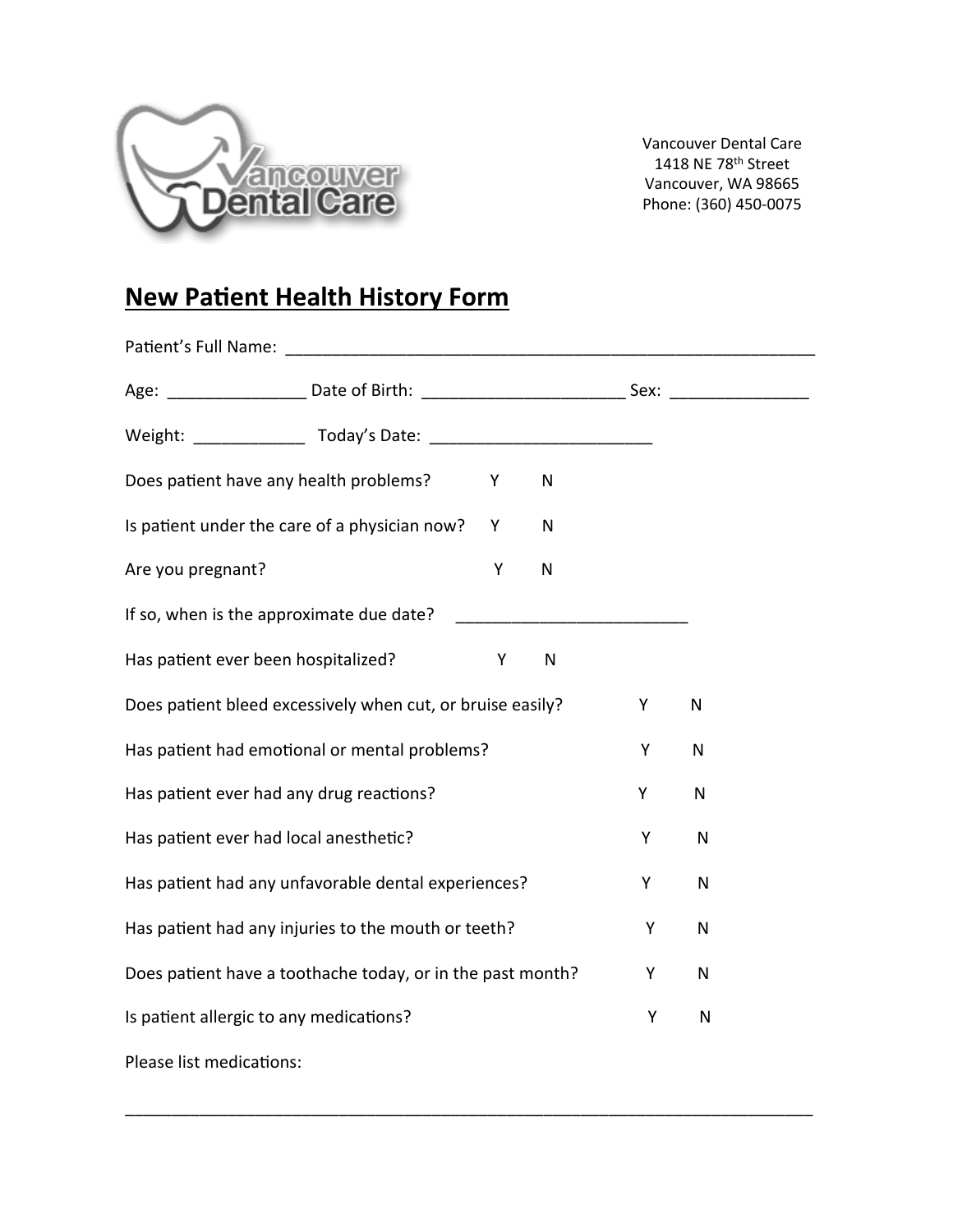| iallCare                                                                                                         | Vancouver Dental Care<br>1418 NE 78th Street<br>Vancouver, WA 98665<br>Phone: (360) 450-0075 |   |  |  |
|------------------------------------------------------------------------------------------------------------------|----------------------------------------------------------------------------------------------|---|--|--|
| Is patient allergic to any foods or drinks?                                                                      | Y                                                                                            | N |  |  |
| Please list foods/drinks:                                                                                        |                                                                                              |   |  |  |
| Does patient have environmental allergies?                                                                       | Y                                                                                            | N |  |  |
| Is patient allergic to any materials used in a dental office (example, latex gloves, anesthetic, etc)?<br>N<br>Y |                                                                                              |   |  |  |
| Please list materials:                                                                                           |                                                                                              |   |  |  |
| Does patient have a history of joint replacement?                                                                | Y                                                                                            | N |  |  |
| Please explain:                                                                                                  |                                                                                              |   |  |  |
| Does patient have any of the following habits? Thumb sucking, Tongue thrust, Mouth breathing,                    |                                                                                              |   |  |  |
| Snoring, Belching/Burping (please circle all that apply)                                                         |                                                                                              |   |  |  |
| Please list prescription/ non prescription medication(s) being taken by the patient:                             |                                                                                              |   |  |  |
|                                                                                                                  |                                                                                              |   |  |  |
|                                                                                                                  |                                                                                              |   |  |  |
|                                                                                                                  |                                                                                              |   |  |  |
|                                                                                                                  |                                                                                              |   |  |  |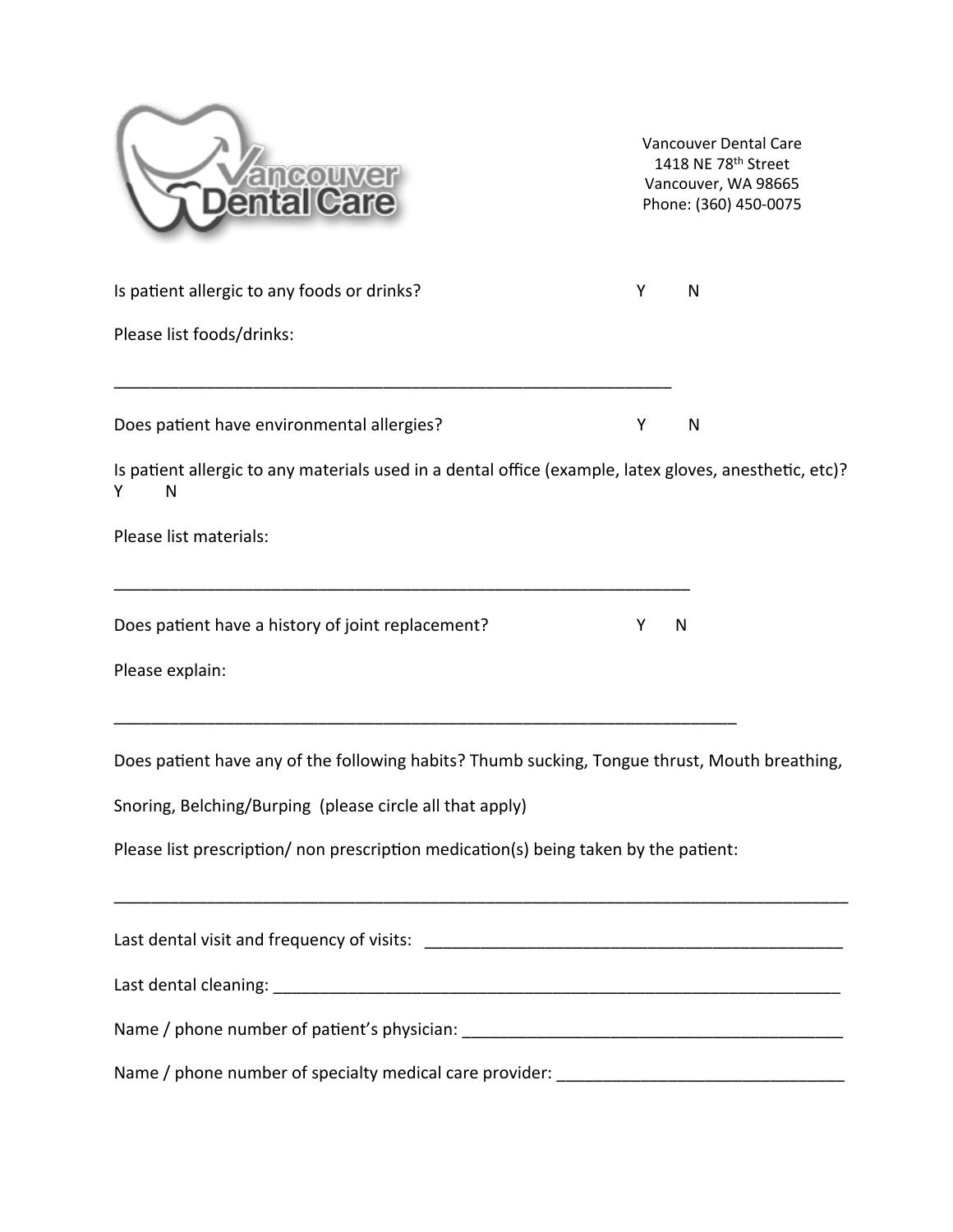

**Vancouver Dental Care** 1418 NE 78th Street Vancouver, WA 98665 Phone: (360) 450-0075

Has patient ever had any history or difficulty with the following? If so, please circle all that apply.

Cancer **HIV** Anemia Mononucleosis **Cystic Fibrosis** Liver Asthma **Hepatitis** Cerebral Palsy Sickle Cell Anemia Lung Fainting Seizures Spina Bifida

Nervous Disorder Kidnev **Diabetes** Convulsions Speech Problems **Skin Condition Bladder Mumps Tuberculosis** Cleft Lip or Palate Developmental Delay **Hearing Measles** 

Malignancy **Rheumatic Fever** Hydrocephaly / Shunts **Smoking** Rubella Hemophilia Thyroid **High Blood Pressure TMJ** Autism **Heart Surgery** Heart Disease / Congenital Defect

## **Reason for Today's visit?**

I certify that I am the patient or parent / quardian of the patient listed above and the information provided in this form is true and correct to the best of my knowledge. I also give my consent for my child or myself to receive a complete oral and dental examination (including any necessary x-rays) and dental cleaning. After consultation, I consent to all forms of treatment, medication and therapy indicated for the dental care of the above named patient. This consent shall remain in full force and in effect until cancelled by either party. I also understand that I am responsible for my patient portions left on my account.

| Signature: | Relationship (if patient is a minor) |  |
|------------|--------------------------------------|--|
|------------|--------------------------------------|--|